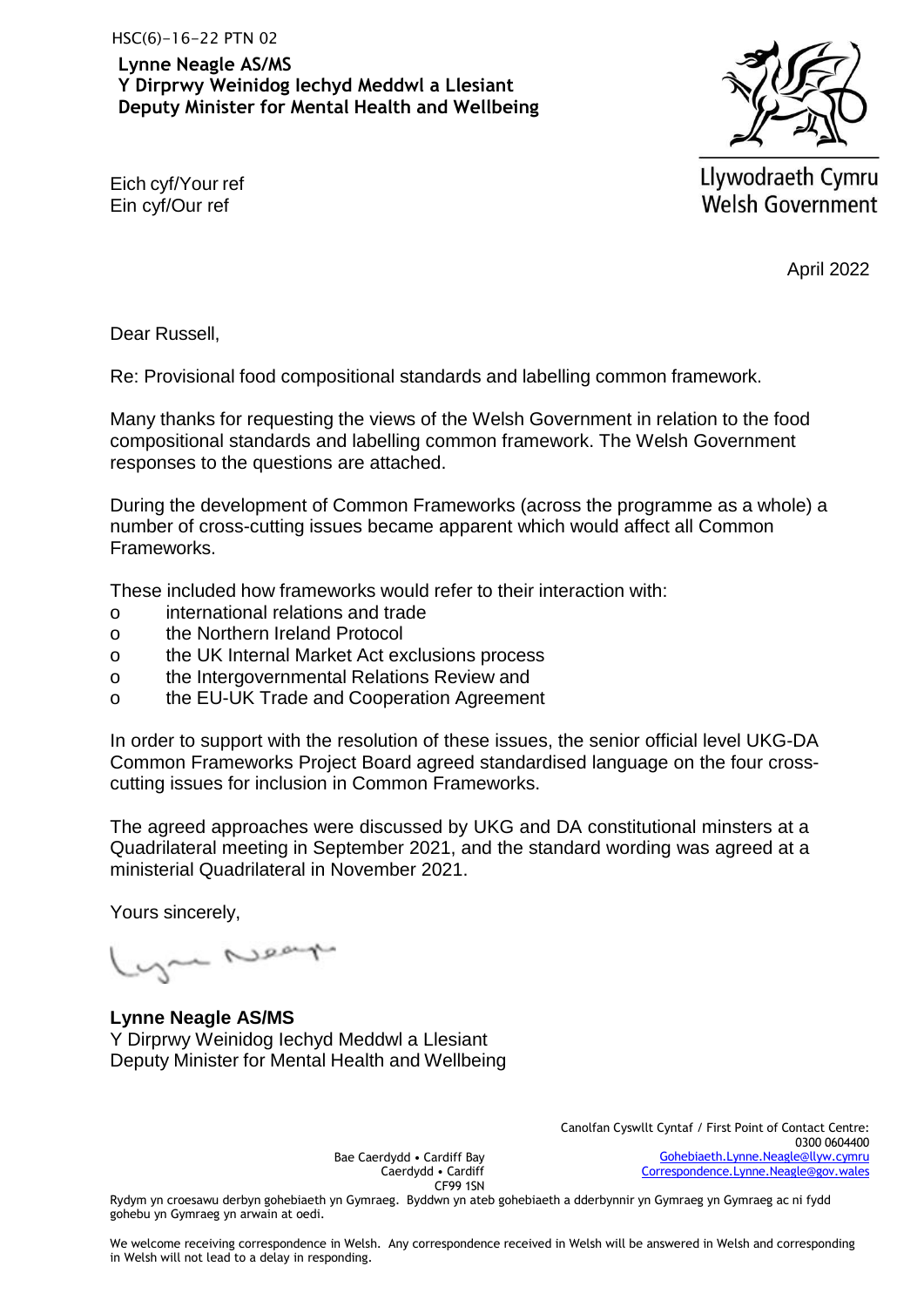# **Annex: Common frameworks: request for further information**

# **1. Why is a framework needed for this policy area?**

Currently, agri-food goods can be marketed and sold throughout the UK so long as they are compliant with relevant legislative requirements, largely contained within retained EU Regulations. Now and going forward, all parties to the framework agree that a level of commonality across food compositional standards and labelling (FCSL) policy is beneficial, particularly for those businesses who operate across UK borders. The agreements as set out within the framework therefore provide for close collaboration with consistency of approach across all four nations always being sought in the first instance, whilst recognising that the opportunity for divergence should remain where it is agreed that it is necessary and appropriate.

## **2. The framework sets out that governments will be able to diverge under this framework "where evidence is clear that divergence is both necessary and proportionate to meet local needs". How will you determine if divergence is "necessary and proportionate"?**

The parties to the framework have the ability to diverge within their territories (having followed the processes set out in this Concordat for managing divergence or dispute resolution) where Ministers have evidence to demonstrate that divergence is both necessary and proportionate for providing consumer protection within the area or territory in question.

What is necessary and/or proportionate will necessarily be determined on a case-by-case basis in the context of the evidence that identifies the potential need for divergence.

## **3. This framework is closely linked to frameworks for food and feed safety and hygiene and nutritional labelling, composition and standards. How will the connections between these common frameworks be managed?**

Officials working in these areas will continue to follow existing four-nation processes. The common frameworks are made up of the same organisations that already have established mechanisms in place for close collaborative working.

A good example of work already underway is the four-nation review of the Bread and Flour Regulations 1998. This is being undertaken by officials in the Food Standards Agency, the Welsh Government, Defra, Food Standards Scotland, The Department of Health and Social Care in the UK Government and The Department of Health in Northern Ireland.

The review includes the fortification of folic acid in flour which sits within the remit of the nutritional labelling, composition and standards (NLCS) framework. Using the structures set up within this framework, officials have set up a joint policy working group to review the regulations and proposals for consultation across government. Subject to Ministerial agreement there will be a UK-wide consultation to encompass all the proposed changes to the Bread and Flour regulations including those outside the scope of this framework such as the fortification of folic acid.

# **Managing divergence**

## **4. The framework requires the Welsh Government not to take forward a policy proposal in scope until it has gone through a joint decision-making process. What impact could this have on the competence of the Senedd and Welsh Government?**

Ministers will retain the right to make individual decisions for their governments, such as whether to make legislation. The competence of the Senedd and Welsh Government will therefore remain remain unchanged.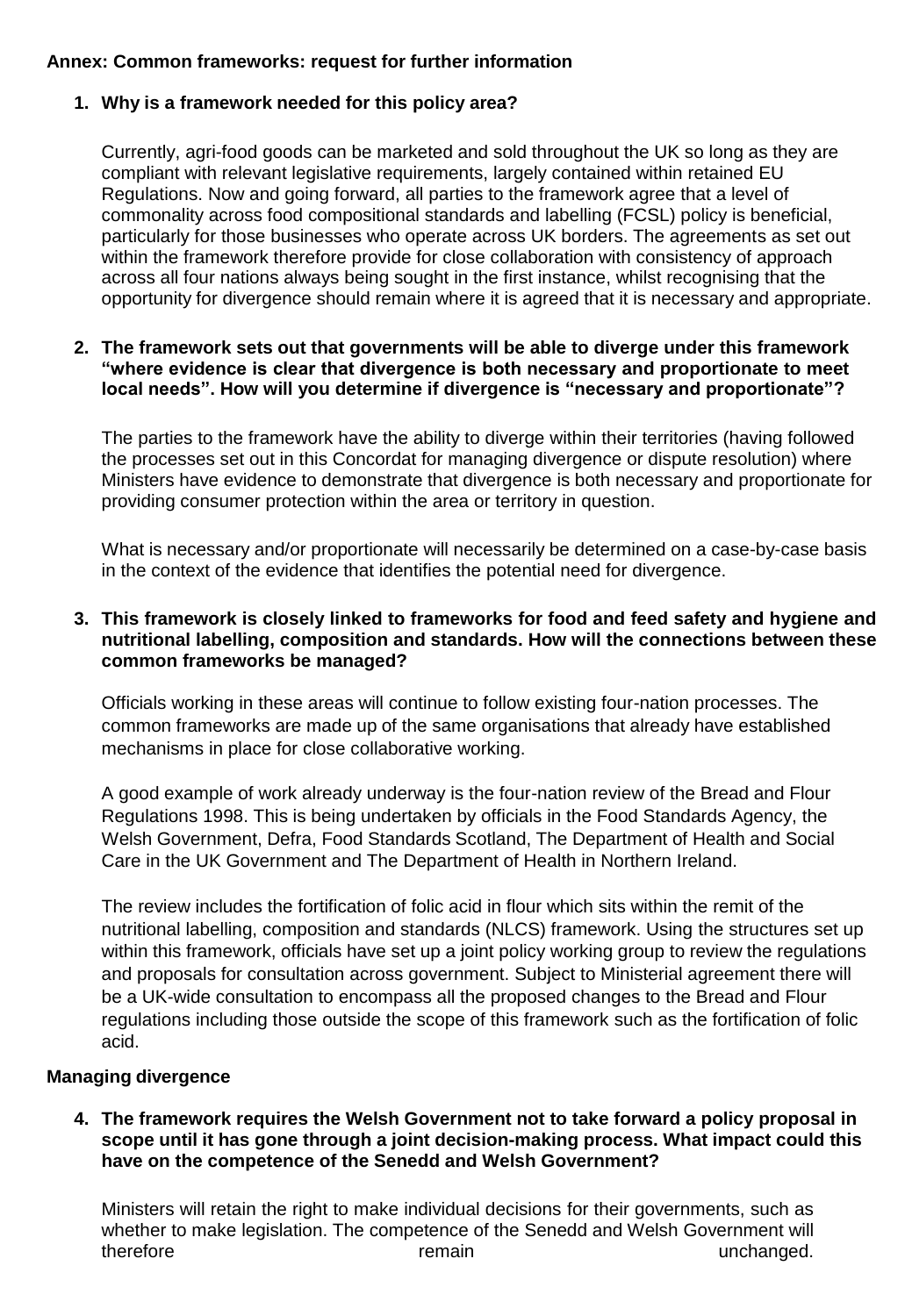The framework does not impinge upon the ability of the Welsh Government to make separate policy or legislation for Wales. Divergence in policy or legislation in devolved areas will continue to be possible, and the framework will provide a more formal route for early discussion of either joint or separate policy making. However, the dispute resolution mechanism can be utilised should an administration consider another administration's policy to be damaging, for example being not compliant with international standards or having significant deleterious impacts in other countries.

**5. The framework requires that Welsh Government not launch a public consultation, or progress in any other material way, with a policy proposal in scope, until it has been considered by the FCSL officials' group. How will this affect the role of Welsh stakeholders in developing Welsh law and policy?**

The role of Welsh stakeholders in developing Welsh law and policy will remain unchanged. The process for requiring proposals to be discussed by the FCSL officials group before consultation will be beneficial to Welsh stakeholders as it will ensure there is co-ordinated parliamentary and stakeholder engagement and communication across the UK. It will also provide a co-ordinated UK position on FCSL policy, resulting in clear and consistent messaging for consumers and industry.

### **6. Why will changes to the law be in scope of the framework's decision-making processes where EU law allows scope for national measures to achieve common outcomes?**

National measures will be in scope of the framework but not within the scope of dispute resolution processes. This serves to ensure that all parties to the framework are aware of any proposed changes being made across the UK in this policy area and have a chance to engage at the earliest stage. This will not stop Welsh Ministers' ability to make national measures for Wales but will provide an opportunity to have harmonised rules across the UK if that is desirable to Ministers.

### **7. Why will changes to the law be in scope of the framework's decision-making processes that would only apply to businesses established or products circulated in Wales?**

The FCSL policy area is covered by a variety of retained EU laws (listed in Appendix C of the Framework Outline Agreement (FOA)) and associated domestic legislation which implements this in the UK. Changes in those areas, including proposals to change retained EU law and proposals to create new legislation in the FCSL policy area are in scope of the framework and its decision-making processes. Welsh Ministers will take decisions on changes to all areas of retained EU FCSL law, following recommendations from officials. The framework means that Ministers will be informed of the approaches recommended in other nations, and that consensus should be sought on the approaches to take, whether consistent across nations or different.

### **8. The UK Government intends to bring forward new proposals on food labelling as part of its upcoming National Food Strategy. What consideration have you given to these proposals and whether any changes should apply in Wales?**

Any changes to legislation within scope of the FCSL Framework proposed as a result of the National Food Strategy will be subject to the framework process, including dispute resolution.

### **9. Are you content that the list of legislation in scope of the framework in Annex C is complete? For example, why are regulations on spreadable fats listed, but regulations on olive oil absent?**

I am content that legislation within the policy remit of the four parties to the framework are listed in Annex C of the framework. Olive oil falls within the marketing standard policy area, which is a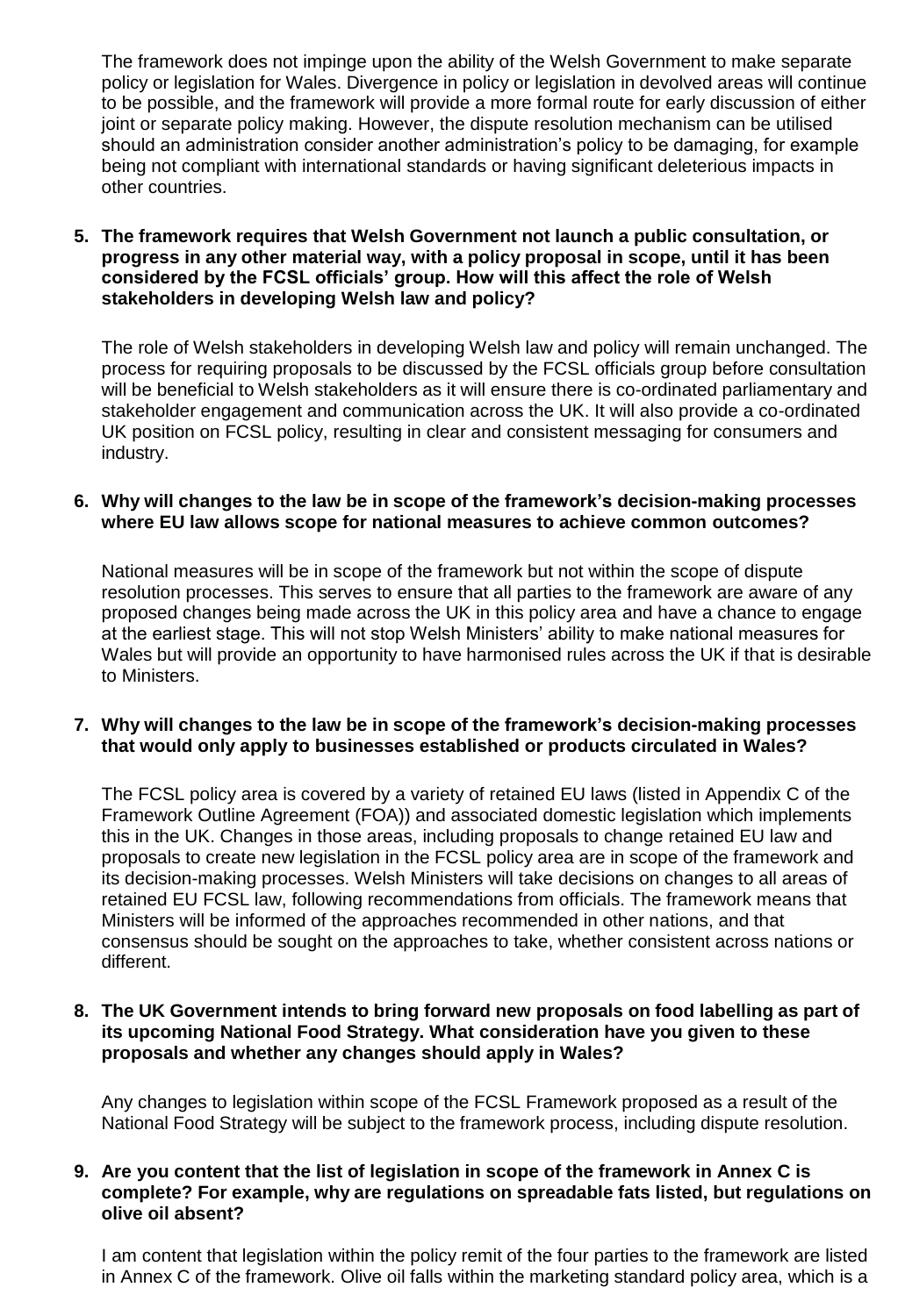Welsh Government-led area in Wales. The FSA in Wales has no policy responsibility for marketing standards, and therefore olive oil is outside of the scope of the FCSL Framework.

## **Role of the Food Standards Agency (FSA)**

### **10.How will the Welsh Government ensure that the FSA has the expertise and capacity to make decisions and recommendations on future food labelling and compositional standards for Wales?**

The FSA in Wales is funded directly from the Welsh Government's Health and Social Services budget in accordance with Section 39 of the Food Standards Act 1999 and produces full resource accounts annually, which are audited by the National Audit Office.

Welsh Ministers agreed an uplift in FSA in Wales funding in order to resource some of those functions which were conferred on Welsh Ministers as a result of EU Exit and are delivered by the FSA in Wales.

This increase in staffing capacity allows the FSA in Wales to contribute to developing policy in relation to food labelling and compositional decisions for Wales. This will be kept under review to ensure that the FSA in Wales continues to have the resources, expertise and capacity to make decisions and recommendations on the future of food labelling and compositional standards for Wales.

#### **11.Will Welsh Government officials play any role in the work of the FCSL officials' group?**

The FCSL officials group is a forum for all UK nations to examine proposed amendments to, or entirely new legislation in, food compositional standards and food labelling and is made up of representatives from the FSA in Wales and Northern Ireland, Defra and Food Standards Scotland. The role of the FSA in Wales is to represent the interests of the Welsh Ministers. Where appropriate, officials from the Welsh Government, Scottish Government, UK Government Departments and Department of Health in Northern Ireland may be invited to meetings of this group or policy groups set up under the Officials group to discuss specific policy issues. The Welsh Ministers are kept sighted on this work. Officials from the FSA in Wales also seek a steer from the statutory Welsh Food Advisory Committee on key policy issues.

#### **12.What progress has been made in the review of FSA Wales announced in June 2021?**

The Welsh Government has twice been out to tender to procure the necessary contractor to undertake the review but has been unsuccessful in appointing anyone. I intend to recommission for a review to be undertaken later this year.

### **13.When will the Welsh Government and Food Standards Agency publish an updated Concordat?**

Updating the Concordat is reliant on the completion of the proposed review of the FSA in Wales.

### **UK Internal Market Act 2020**

### **14.What impact could the UK Internal Market Act 2020 have on Welsh law on food compositional standards and labelling?**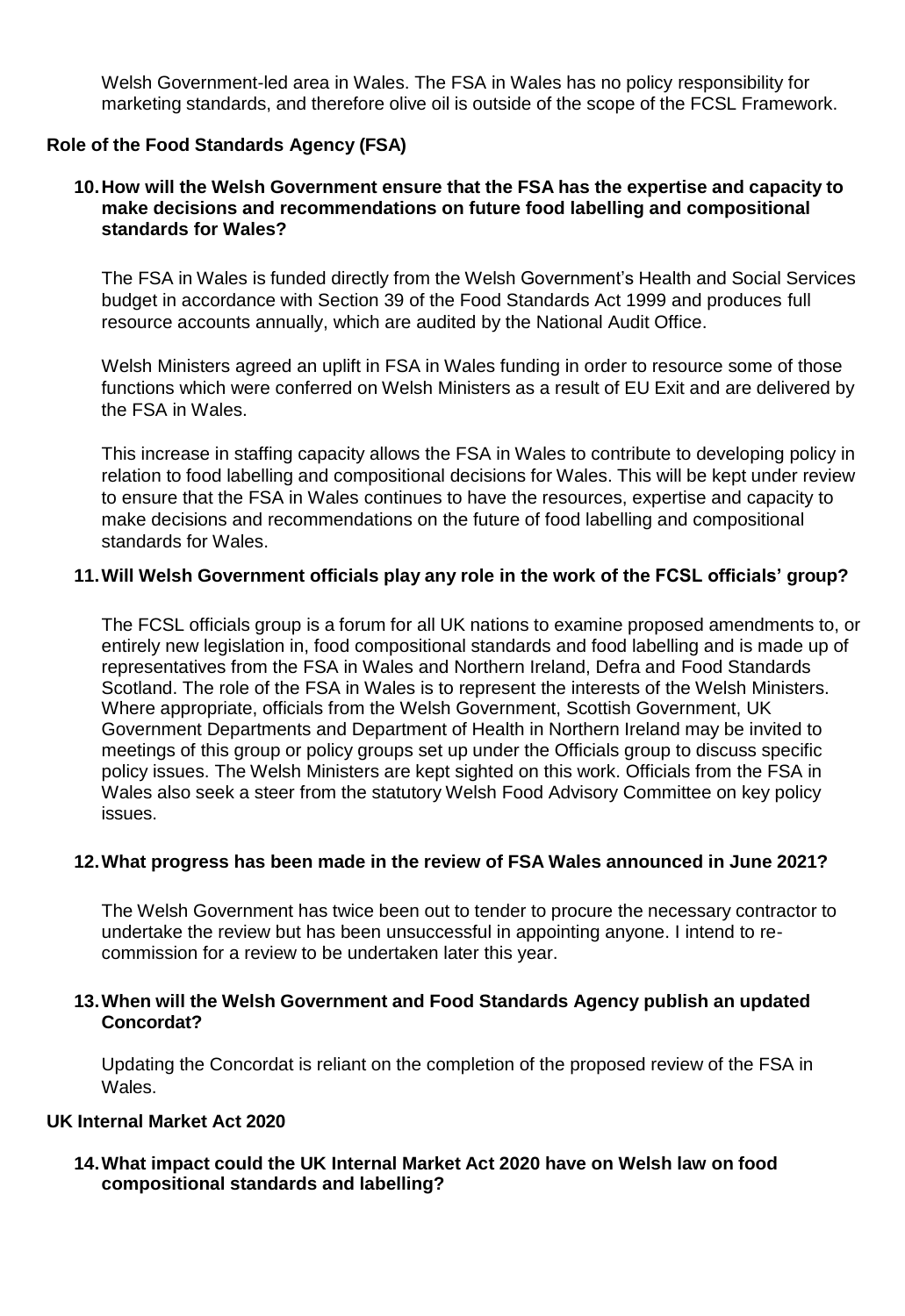The FCSL Framework will operate in the context of the UK Internal Market Act 2020 (UKIMA), where the effect will be determined on a case-by-case basis.

# **15.Do you intend to request any exclusions from the Act in this common framework area?**

There are no intentions to request an exclusion.

## **EU and Northern Ireland**

## **16.How will the Welsh Government continue to monitor changes to EU law on food compositional standards and labelling and assess the implications of divergence from the EU and Northern Ireland?**

EU food compositional standards and labelling law continues to be applicable in Northern Ireland. The FCSL Officials group will continue to consider implications of new EU legislation for Northern Ireland.

Horizon-scanning processes are in place to monitor upcoming EU changes that will need to be implemented in Northern Ireland. The FCSL Framework ensures that any proposals for divergence among the GB nations are subject to four-nation consideration and that Ministers in all four nations have the opportunity to raise a dispute with their counterparts.

# **17.How will you assess the risks and benefits of keeping pace with changes to EU law on food compositional standards and labelling?**

While the framework will promote the delivery of consistent policy approaches through collaborative working in areas where the UK has the ability to set its own approaches, under the Northern Ireland Protocol EU food law will continue to apply in Northern Ireland, therefore divergence will emerge over time.

The potential EU driven change, especially legislative changes, will be fed into the four-nation FCSL Officials group to consider what it means for the UK as a whole. The FCSL Officials group will consider the risks and benefits. This will be done through a variety of means, i.e. stakeholder engagement, the development of impact assessments, consumer research where appropriate to ensure the interests of consumers, industry and enforcement authorities are considered across the UK.

# **International law and international agreements.**

# **18.What international obligations are there in this policy area?**

The FCSL Framework will facilitate co-operation across the UK to ensure the UK can negotiate, enter into, and implement trade agreements. The framework is also designed to ensure the UK can continue to fulfil international obligations such as Codex and World Trade Organisation membership.

### **19.Will the governments work together to agree positions for international policy on food standards, and (if so) how?**

International policy formulation will be developed in line with the appropriate intergovernmental structures. International obligations will be implemented in line with these agreements. In this respect, the parties will automatically use any updated International Relations Concordat, and the wider outcomes of the Joint Intergovernmental Relations Review, as the basis for such international considerations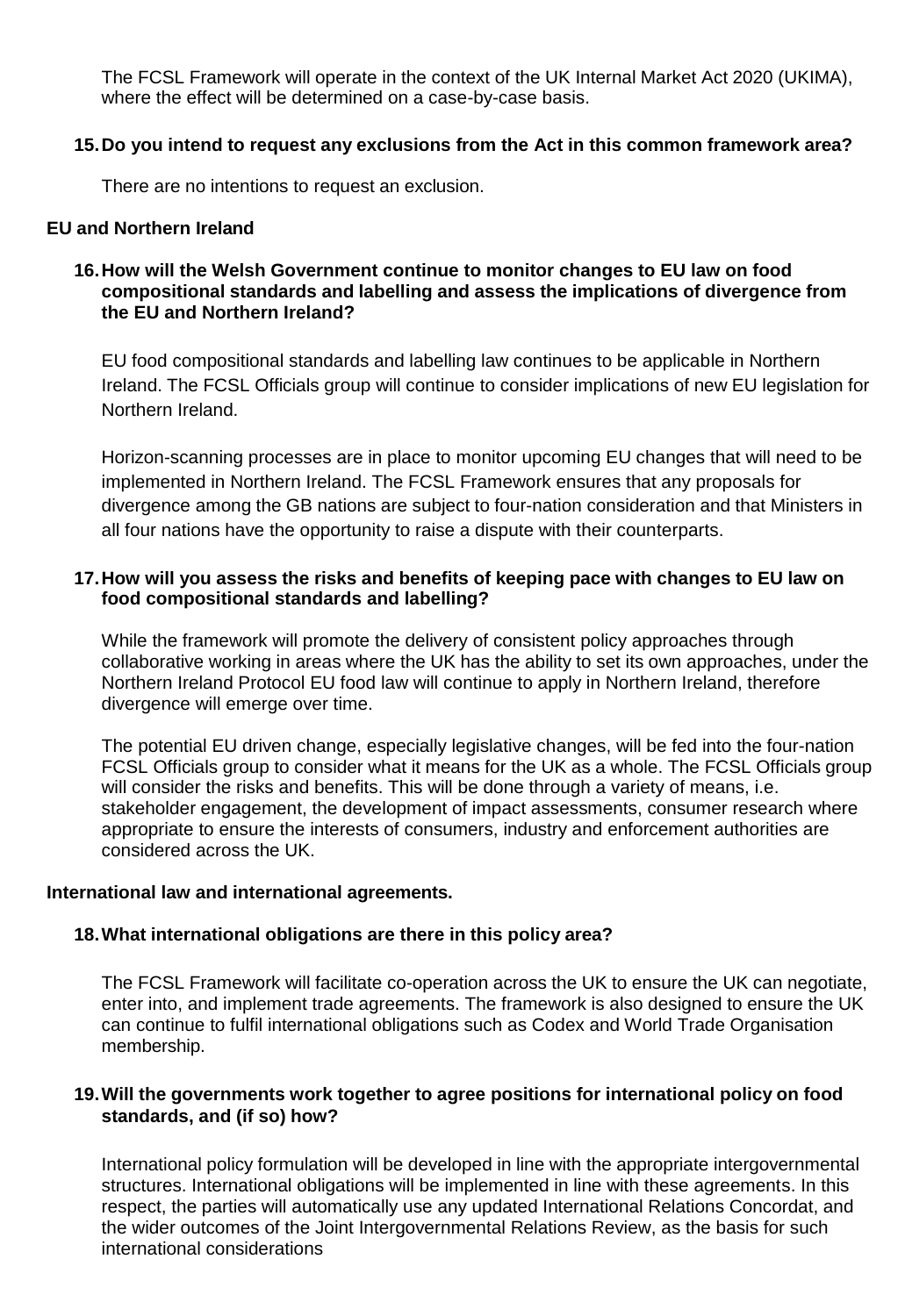### **20.Why does the framework make no reference to the UK-EU Trade and Cooperation Agreement?**

The FCSL Framework was not intended to provide enhanced engagement on matters relating to the UK-EU Trade and Co-operation Agreement. The FCSL Framework is a mechanism for UK-wide co-operation in relation to the devolved matters of food compositional standards and labelling policy.

### **21.The framework provides that it will enable the governments to "consider any implications stemming from international trade which have a direct bearing on the operation of a Common Framework." Do you consider that this gives the Welsh Government adequate involvement in UK positions on food compositional standards and labelling during international trade negotiations?**

The framework will provide opportunity for discussions of UK positions on FCSL policy issues, including where they may be relevant to the negotiation or implementation of a trade agreement.

#### **Governance and dispute resolution**

### **22.Do you consider the dispute resolution mechanism robust enough for its intended purpose?**

Yes, the dispute resolution mechanism includes participants from each government, with attempts being made in the first instance to provide a resolution at the lowest possible level, with escalation to more senior officials if required.

Equally, with the decision-making process and the creation of sub-groups on particular matters, officials from each nation will participate in the process, with a representative from any of the four governments being permitted to establish a sub-group where required.

It will be imperative, however, that consumers, industry bodies and business are consulted in a timely manner to influence decision making on any proposed changes to food compositional standards and labelling policy, due to the significant impact changes could have on business.

# **23.If another government objects to a Welsh Government policy proposal through the dispute resolution mechanism, could that cause delays to Welsh legislation?**

The dispute resolution processes exist to manage disputes at an official and Ministerial level. In the event that disputes arise, the FCSL Framework includes dispute avoidance principles and processes. It is expected that only a very small number of cases will need dispute resolution approaches.

Every effort would be made at working level to resolve any disagreements over difference of approach. Official level disputes will first be referred to bodies of senior officials. In the rare event that a dispute cannot be resolved by officials, it may be escalated to be managed by Ministers. If Ministers cannot agree a way forward, the dispute may be referred to the appropriate intergovernmental structures (the Inter-Ministerial Standing Committee - IMSC<sup>1</sup>) for resolution.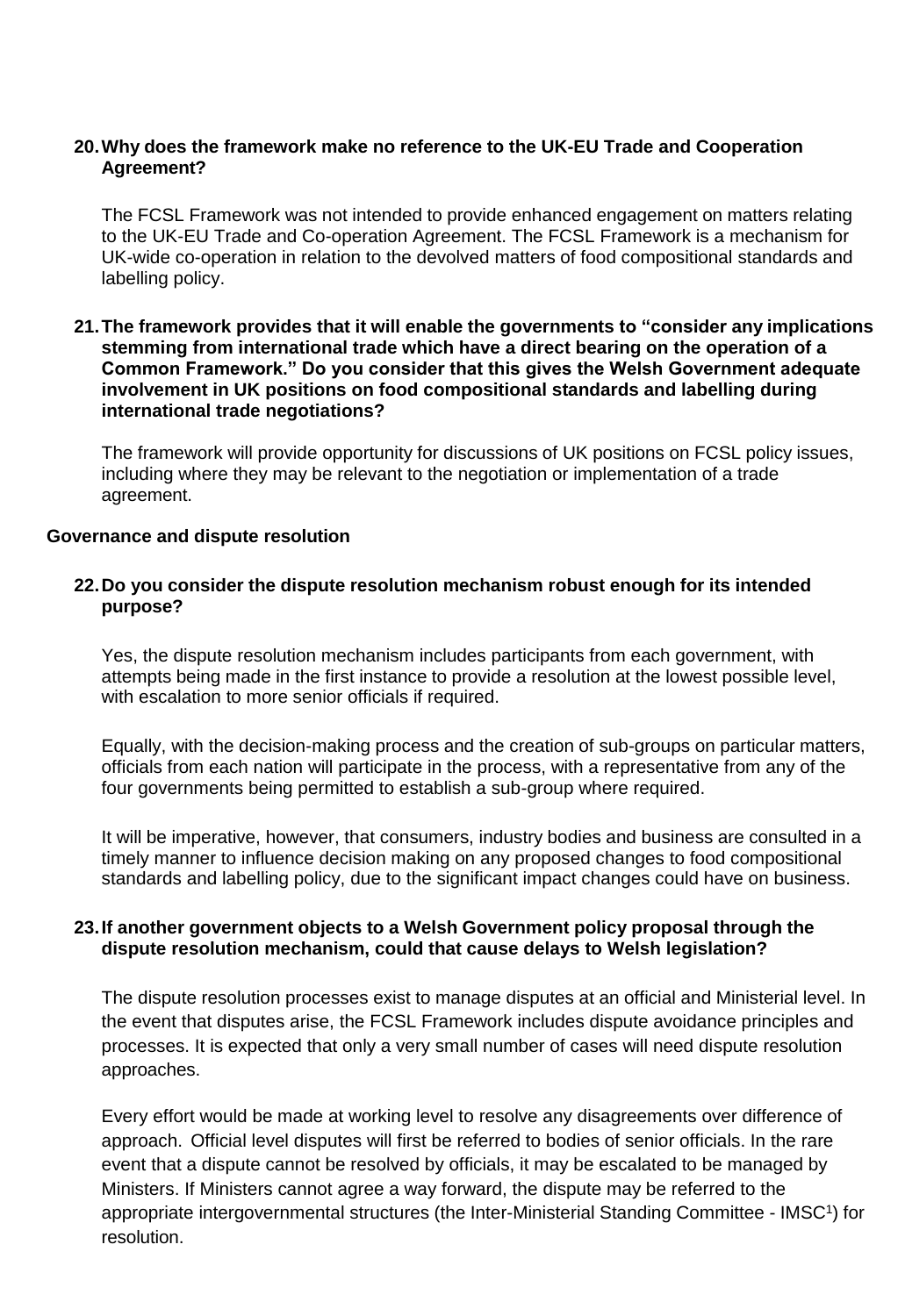# **24.Why are no time limits for dispute resolution set?**

It is recognised that disputes may vary in nature, complexity and operational context and therefore a set time limit would not be conducive to reaching the best outcomes for all governments.

<sup>1</sup> The IMSC has been established as a result of the [Inter-governmental](https://www.gov.uk/government/publications/the-review-of-intergovernmental-relations/review-of-intergovernmental-relations-html) Relations Review (IGRR). It will meet every other month to consider issues which cannot be agreed at portfolio level or to bring together strategic considerations affecting many different portfolios.

# **How the framework was developed**

# **25.How did the Welsh Government engage with stakeholders on the development of the framework?**

Industry stakeholder engagement on the FCSL Framework proposals was undertaken in two parts in October 2020 and June 2021.

In October 2020, engagement involved key food and feed industry stakeholders from across the four countries being approached for initial feedback and questions about the framework proposals. No responses were received in Wales.

An online stakeholder engagement event took place on the revised proposals (including addition of Lot Marking) on 17 June 2021. Alongside FSS and Defra, colleagues in the FSA presented the proposals for the framework to more than 30 stakeholders from across the UK, many of whom represent industry across the four nations. The revisions were minor, clarifying the scope of the framework and adding clarification on items not in scope.

There were three attendees from Wales, the British Veterinary Association, Hybu Cig Cymru and the Farmers Union of Wales

# **26.How does the framework reflect the responses of stakeholders in Wales?**

While there were no specific responses to the consultation in Wales, the UK stakeholder event was very well attended. No significant concerns regarding the FCSL Framework were raised, but stakeholders did express interest in the scope of the framework, and interactions with other connected frameworks like the NCLS and the Food and Feed Hygiene and Safety Frameworks. There was also an interest in cross-cutting issues such as the UK Internal Market Act and The Northern Ireland Protocol.

Industry were keen for their views and opinions to be included in early policy development of any potential labelling or composition change.

#### **Review and revision**

# **27.How will the Senedd be able to contribute to the review and amendment process for the framework?**

The FCSL Framework will be regularly reviewed and updated to ensure it remains fit for purpose. This will be achieved through following the Review and Amendment process.